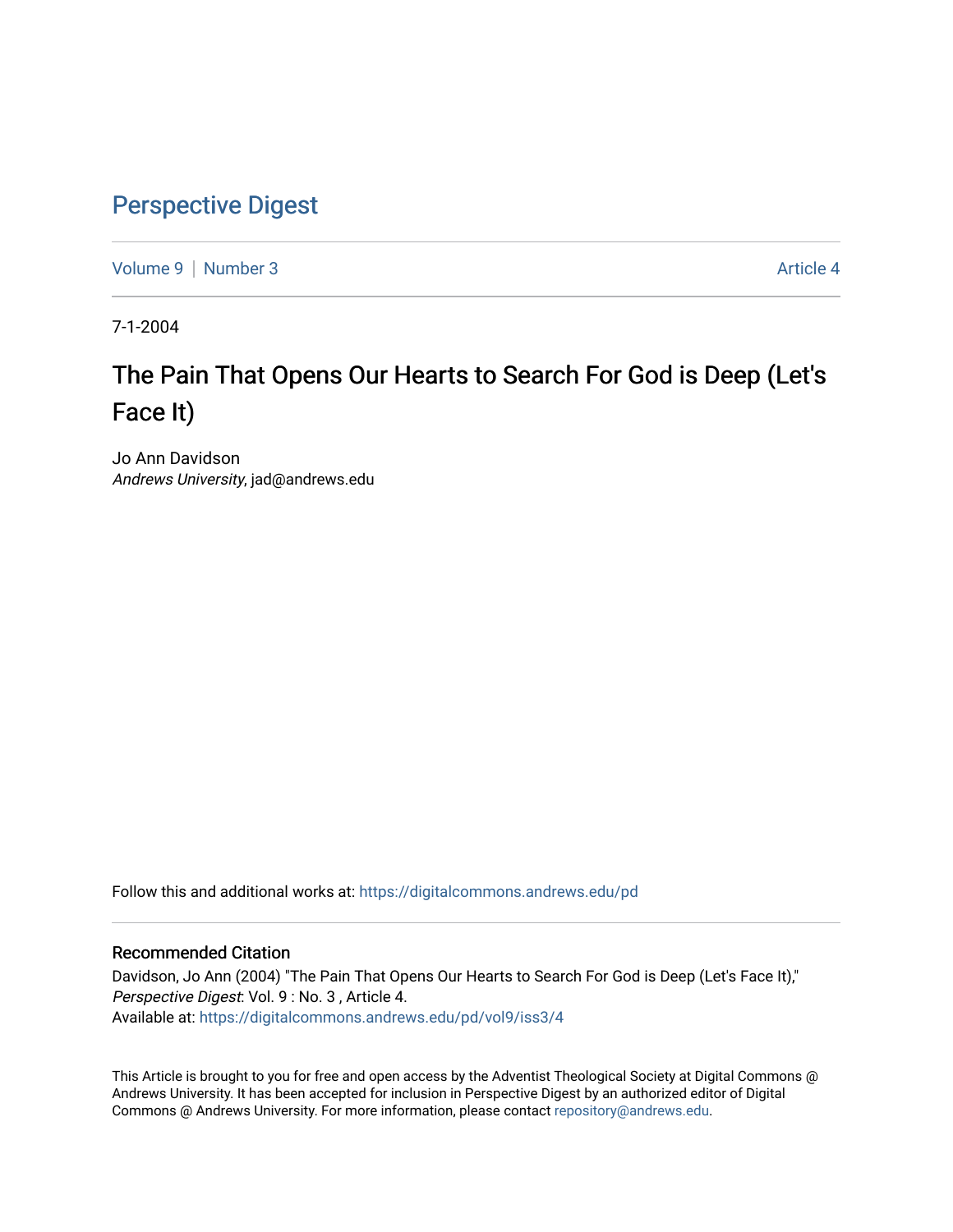Davidson: The Pain That Opens Our Hearts to Search For God is Deep (Let's F

 $F$ 

 $\Gamma$ 

**E** 

T

T

 $\mathbf{A}$ 

L  $E$ T  $\overline{S}$ 



Jo Ann Davidson\*

**T**<br>
Craing<br>
plu<br>
ma<br>
spoke<br>
nower suppose Dr. Larry Crabb's book, *Finding God,\*\** which I plucked out of Norman Gully's library, ke to my soul so

# THE PAIN THAT OPE OIR HARTS TO SPAROT **FOR COD IS DEEP**

powerfully because it came from a heart anguished by his brother's death in a plane crash. A crash while Crabb was in church meditating on God's goodness and mercy....

"Theology becomes rich only when it survives the onslaught of pain," he was to conclude. And sound theology, Crabb writes, "leads us through our pain to a fuller experience of Christ, and therefore of hope and love and joy. The gripping message of the Bible will never be fully heard in the library [even the one where I found his book!]. When we value scholarly precision and doctrinal purity above a personally transforming encounter with the God who reveals himself in his Word, when we fail to see that an

\*\* Larry Crabb, Jr. *Finding God* (Grand Rapids, Mich.: Zondervan, 1993).

academic grasp of Scripture often leads to a proud appreciation of knowledge more than a humble and passionate appreciation of Christ,

we develop an orthodoxy that crushes life. And we miss the gospel that frees us to live....

"The pain that opens our hearts to search for God is deep. It is not the peevish pain of a grumbler who mutters or mumbles in discontent. It is not the angry pain of a narcissist who finds out that self-centeredness has consequences. It is not the usual psychological hurt we hear so much about today that creates a thirst for nothing more than liking ourselves better and enjoying life more.

"Rather, it is the pain of someone who wants to enjoy pleasures he cannot find and who fears that misery

*\* Jo Ann Davidson is a wife, mother, and Assistant Professor of Theology at the Seventh-day Adventist Theological Seminary in Berrien Springs, Michigan.*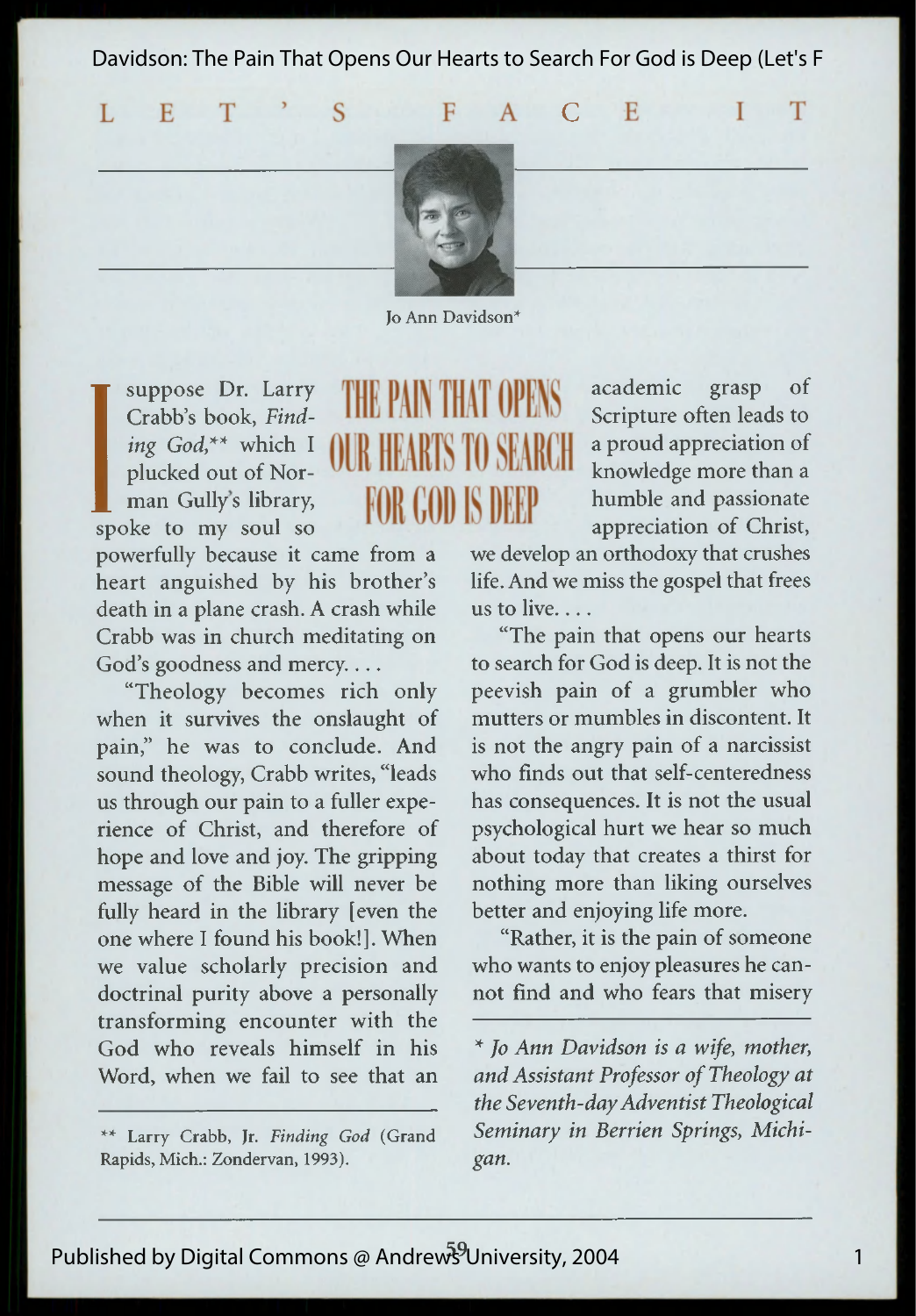seems inevitable and perhaps deserved. It is pain that makes us stand still and think about something outside of ourselves, something more important and more interesting than our concerns about who we are and how we're getting on. It is pain that compels us to ask terrifying questions about life and God....

"Only the frightening, immobilizing, and awe-inspiring realization that we are out of the Garden with no way back in and the supernatural powers hover about us will stop us long enough to hear what is beyond our immediate experience. Only that dreadful awareness will create an alertness that enables us to hear God speak through his Word to introduce us to an unmistakably new dimension of life...." (pp. 29, 30).

Crabb's book, I noted, is now a decade old. No matter: I heard God calling me through its pages to really find him and surrender completely to his ways.

"Enoch walked with God. It became clear that if I wanted to come to God as Enoch did, I needed more than a simple prayer of commitment and a few extra efforts to discipline myself into spiritual shape. Surgery without anesthesia was called for, radical surgery that would cut out every demand that things must go my way...

"But the surgical process, I realized, was not easy. Not only must I consciously commit myself to purity of purpose, I must renew that commitment regularly, especially when the pain in my heart screams for relief. . . . When I realize that my commitment to self is fueled by angry doubts that God cannot be trusted to do for me what needs doing, then a spirit of repentance develops, a willingness to turn away from self-centered purposes in order to seek God.

"The surgery, however, is not over in a day. Rather, the Surgeon follows me around with knife in hand, gently pointing out further evidence of my disease of self-ism and waiting for me to lie still enough for another incision. The surprising effect of this surgery is that I now give more energy to pursuing God's purposes and to watching out for contrary agendas within me, but as I submit to the Surgeon, I grieve more over my weak commitment to Christ than over whatever harsh treatment I may endure, and I rejoice more over the Lord's kindness than I do over my bolstered self-esteem.

"Anyone who comes to God must come as Enoch came, consciously surrendering his life to eternal purposes, fully aware that God does not always guarantee the immediate comfort of his children" (pp. 34, 35).

Let's face it, as I had to while reading Crabb, we need much more of this "walking with God" that